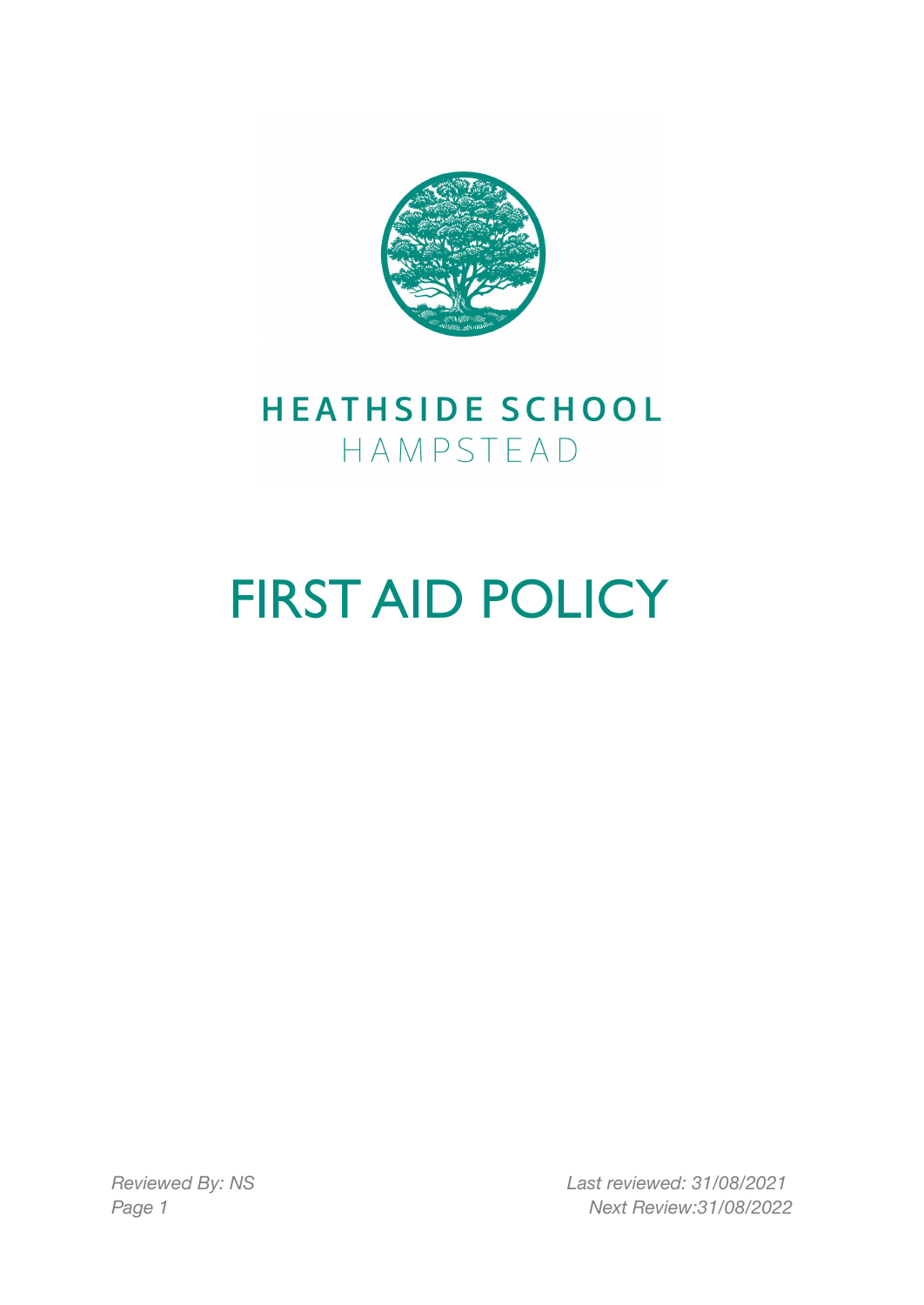#### **Introduction**

This policy has been drawn up with reference to the DfE's Guidance on First Aid for Schools and the Statutory Framework for the Early Years Foundation Stage.

The person responsible for first aid at Heathside Preparatory School is the Deputy Head - Safeguarding and Inclusion. However, it's practice is delegated through the following system:

The Deputy Head - Safeguarding and Inclusion in conjunction with the Senior Leadership Team (SLT) is responsible for developing the First Aid Policy and for devising detailed procedures.

The Majority of staff will receive Paediatric First Aid training every three years. The last training was in August 2021. Therefore any age group/area of the school out outings will be accounted for.

The Appointed Person takes charge when someone is badly injured, becomes very ill or a more serious incident occurs and decisions need to be made about what treatment to give and whether an ambulance should be called. The appointed people are:

| 16 New End         | Jelena Bogavac                    |
|--------------------|-----------------------------------|
| The Old White Bear | <b>Danielle McMahon</b>           |
| Lower School       | Kat Villalba and Fouzia Elangaoui |

The Senior Leadership Team, led by the Deputy Head - Safeguarding and Inclusion will ensure that teachers and teaching assistants who have pupils in their class with specific medical needs are informed of the nature of the condition and when and where the pupil may need extra attention and the necessary procedures to take in an emergency. The pupil's parents should provide this information with the help of medical professionals.

Each class has an orange medical file containing a school accident report duplicate book, spare medication forms and any care/crisis action plans for children in the class. This information is also on CPOMS.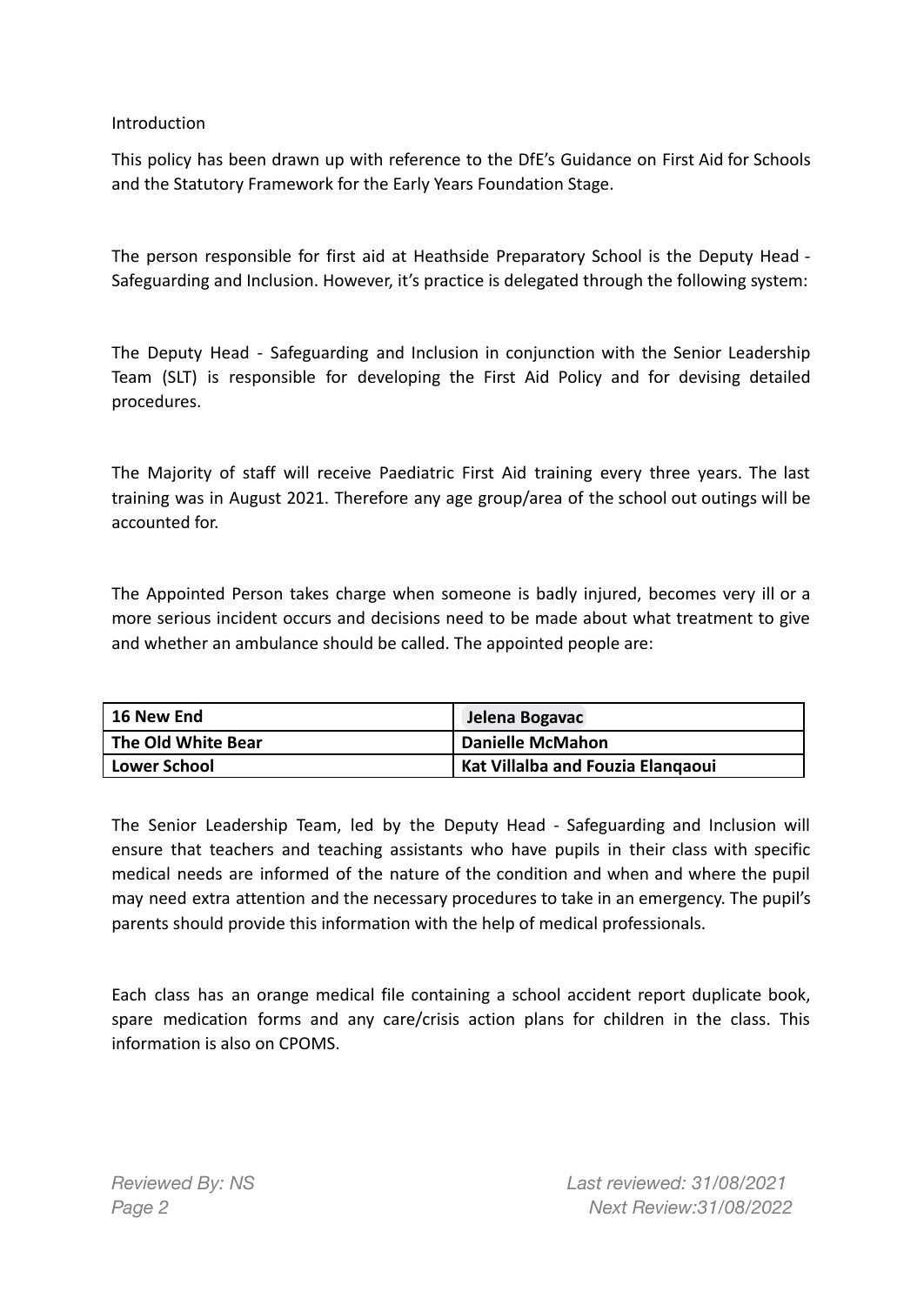#### **FIRST AID**

#### **First Aid at the Upper School (16 New End) US**

The person responsible for first aid equipment, including the defibrillator at 16 New End is Carrine Spira.

- A first aid kit is in the Reception area cupboard at 16 New End.
- A small first aid kit is stored in each Heath bag so that children can be treated for minor accidents immediately when outside on the Heath or on school day trips.
- When children are unwell, they can sit or lie in the sick bay in the music room where a first aider will take responsibility for their welfare.

#### **First Aid at The Old White Bear (OWB)**

The person responsible for First Aid equipment at The Old White Bear is Danielle McMahon.

- There is a first aid kit in each classroom.
- A small first aid kit is stored in each Heath bag (one per class) so that children can be treated for minor accidents immediately when outside on the Heath or on school day trips.
- When children are unwell, they can sit or lie in the US medical room where a first aider will take responsibility for their welfare.

#### **First Aid in the Lower School (LS)**

The person responsible for first aid equipment in the Lower School, including the defibrillator, is Fouzia Elanqaoui.

- A first aid kit is in the main office and in Heath Bags in each classroom.
- The first aid kit is stored in each Heath bag so that children can be treated for minor accidents immediately when outside on the Heath or on school day trips.
- When children are unwell, they can sit or lie in the medical room. A first aider will take responsibility for the student's welfare while they are in the medical room.

Sports coaches have their own first aid kits and they can use the first aid kit in the class Heath Bag.

A fully stocked Heath Bag including a small first aid kit must be taken on all school outings. Teachers are expected to take these with them on any visit, including local walks. (See School Outings Policy). Any inhalers, adrenalin auto-injectors or other life saving devices for specific children must also be taken.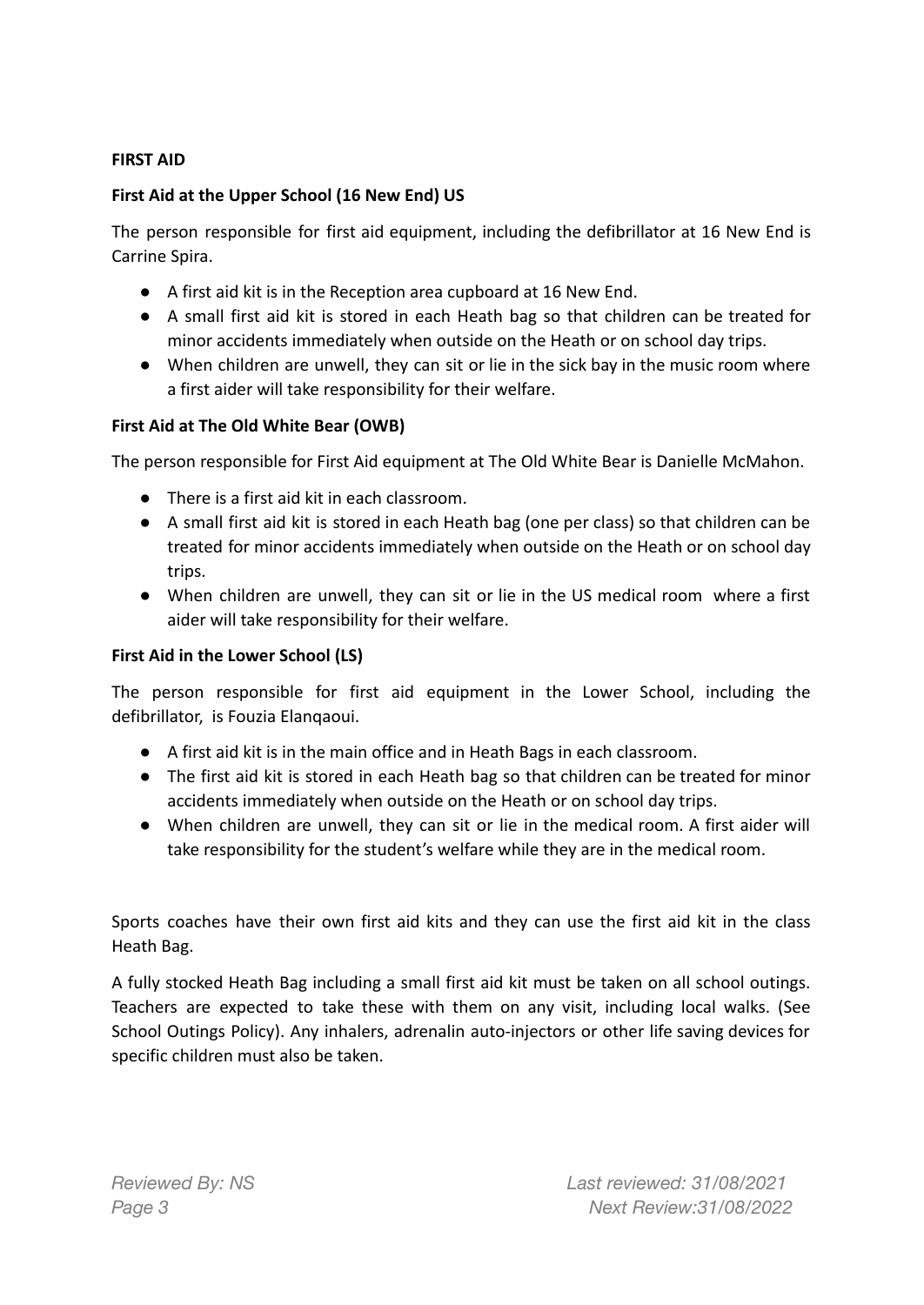#### **First Aid Kits**

All first aid kits have appropriate content to meet the needs of children as per the HSE's recommendation in the DfE Guidance on First Aid in Schools.

#### First Aid Kit for School

- Leaflet giving general advice on first aid.
- 20 individually wrapped sterile adhesive dressings (assorted sizes).
- 2 sterile eve pads.
- 4 individually wrapped triangular bandages (preferably sterile).
- 6 safety pins.
- 6 medium (approx.. 12cmx12cm) individually wrapped sterile unmedicated wound dressings.
- 2 large (approx.. 18cmx18cm) individually wrapped sterile unmedicated wound dressings.
- 2 large adhesive dressings.
- 1 pair of disposable gloves.
- 2 eye wash pods.
- Adhesive tape.
- Individually wrapped moist cleaning wipes.
- Face Shield.

#### First Aid Kits for Heath Bags

- Leaflet giving general advice on first aid.
- 6 individually wrapped sterile adhesive dressings (assorted sizes).
- 2 individually wrapped triangular bandages (preferably sterile).
- 4 safety pins.
- 2 large (approx.. 18cmx18cm) individually wrapped sterile unmedicated wound dressings.
- 2 pairs disposable gloves.
- 1 plastic bag for rubbish and waste.

#### **Practical management of spills of blood, vomit, faeces and urine.**

- **●** Wear disposable gloves.
- **●** Cover spills with Sanitaire absorbent crystals to soak up as much spillage as possible. (available from medical rooms).
- **●** Leave for two minutes and carefully mop up with paper towels or cardboard disposing of them into a waste bag.
- **●** Clean the area thoroughly with disinfectant and hot water.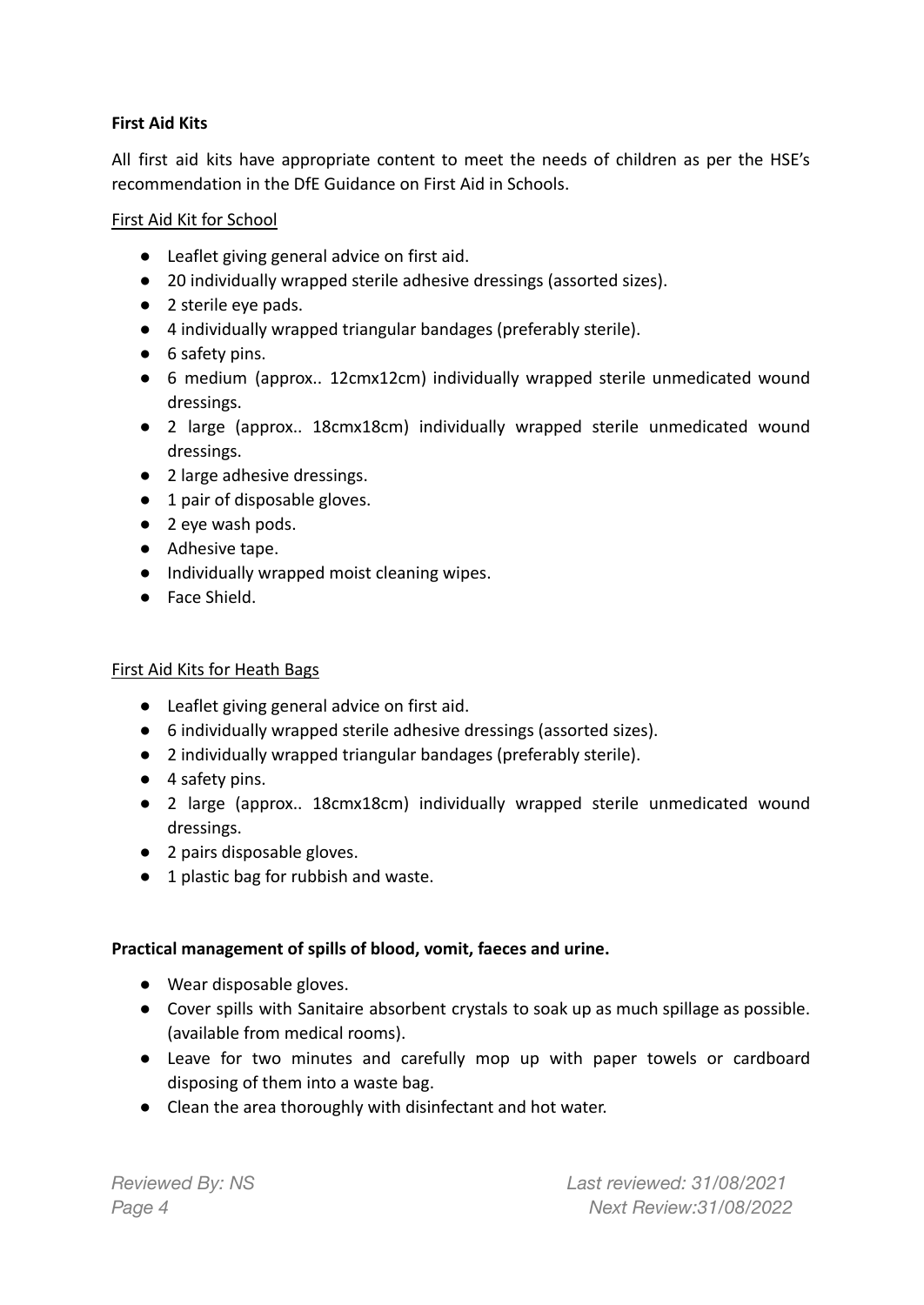- **●** Remove gloves carefully and dispose of into the waste bag and tie the bag closed.
- **●** Wash hands thoroughly.
- Once the area is allowed to dry naturally it is no longer at risk to others.

#### **Reporting of illness and injuries**

- **●** Any treatment administered to a child must be recorded in the duplicate First Aid Reporting Book that is in each class in the LS and OWB and then entered onto CPOMS as soon as possible after the child has been attended to. In the US (16 New End) the accident/incident must be entered onto CPOMS.
- **●** In the lower and middle school the accident report book is signed by both the first aid giver and whoever picks the child up from school. The top copy is then given to the parent/carer. If someone other than the parent or usual carer collects the child then the class teacher must call or email the parents to inform them of the accident/incident. If the child attends an after school club then the class teacher must call or email the child's parent/carer to inform them of the accident/incident and get the book signed at their earliest convenience.
- **●** At Heathside Upper School, staff use CPOMS forms. Parents must be called or emailed about the accident/incident, but do not need to sign.
- **●** To protect confidentiality, when reporting to parents/carers staff must not use the name of any other child or adult involved in the accident/incident. Staff should use terms such as 'another child' or 'a member of staff'.
- **●** A body map is included in the orange medical files and may be used as a tool for reporting accidents or incidents alongside the accident/incident books.
- **●** Completed accident/incident books are collected by the Deputy Head and re-issued as required. New books are issued to teachers each academic year.
- **●** The first aider completing an accident record is responsible for investigating the cause of the accident and if necessary for making recommendations to prevent recurrence.
- Head injury: In the LS and OWB, following treatment by a first aider, the accident/incident book must be completed and signed by whoever collects the child from school. A 'Head Injury Information Letter' must be given to this person. If the child is not collected by a parent, the parent must be telephoned and informed of the accident. In the US, the accident is reported online, parents are informed and the 'Head Injury Information Letter' is given. All injuries from all sites must be reported on CPOMS.
- Accident requiring treatment and parents called into school: following treatment by a first aider, the child is monitored and looked after by a first aider until their parent arrives. If necessary, the parent will be advised to take the child for further medical assistance. At LS and OWB the completed accident book must be signed by the parent or adult who collects the child and the accident/incident reported on CPOMS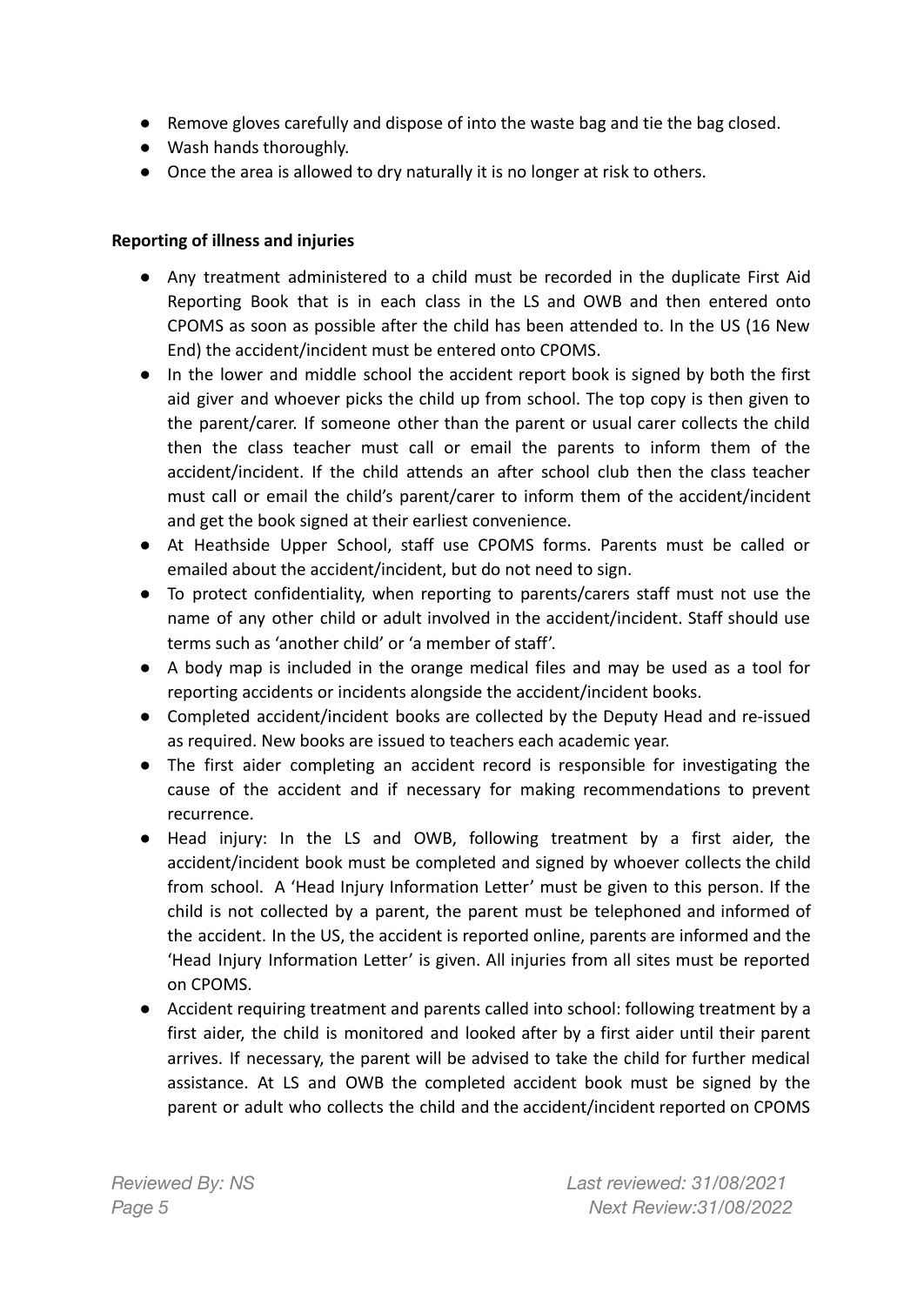using the Accident Category. At the US the accident/incident is reported on CPOMS. Any updates on further treatment the child receives must be entered on CPOMS.

- Accident requiring ambulance transportation to hospital: the child will be treated by a first aider until help arrives and parents are called. If the parent/carer is not present, a first aider or other member of staff must travel with the child in the ambulance. For LS and OWB the accident book must be completed and signed by the child's parent as soon as possible and for all sites an e-First Aid form completed ensuring that everything is well documented. An e-First Aid form must be completed with updated information of further treatment once known. An accident that necessitates a student being taken directly to a hospital for treatment must be reported to RIDDOR by the Health and Safety Manager in conjunction with the SLT ([www.hse.gov.uk/riddor/report.htm](http://www.hse.gov.uk/riddor/report.htm)) within 10 days. This includes accidents that occur off site and at sports centres where the student is taken directly to a hospital for treatment.
- In EYFS Ofsted must be informed of any serious accident, illness or injury to, or death of, any child whilst in the school's care and of the action taken in respect of it. Notification must be made as soon as reasonably practicable but in any event within 14 days of the incident occurring by the Headteacher or Deputy Head (0300 123 1231).
- For EYFS children, the Headteacher or Deputy Head must also inform the Camden Safeguarding Partnership of any serious accident or injury or the death of any child whilst in the school's care and act on any advice given. 020 7974 6600 (Duty and Assessment Team), out of hours 020 7974 4444.
- If the school has reason to believe that any child is suffering from a notifiable disease identified as such in the Public Health (Infectious Diseases) Regulations 1988, the relevant Head will inform Ofsted. The school will act on any advice given by Public Health |England and inform Ofsted of any action taken.

#### **Staff injuries**

- Accidents to staff in the workplace should be treated by a first aider and reported on CPOMS.
- Any accident that results in death or necessitates the staff member going directly to hospital must be reported to RIDDOR by the Health and Safety Manager in conjunction with the SLT without delay.
- Any accident that prevents the injured member of staff from continuing their normal work for more than 7 days (not counting the day of the accident but including weekends and other rest days) must be reported to RIDDOR within 15 days of the accident by the Health and Safety Manager in conjunction with the SLT.
- The Health and Safety Manager in conjunction with the SLT will report to RIDDOR any injury to a member of staff that is specified by RIDDOR as reportable.